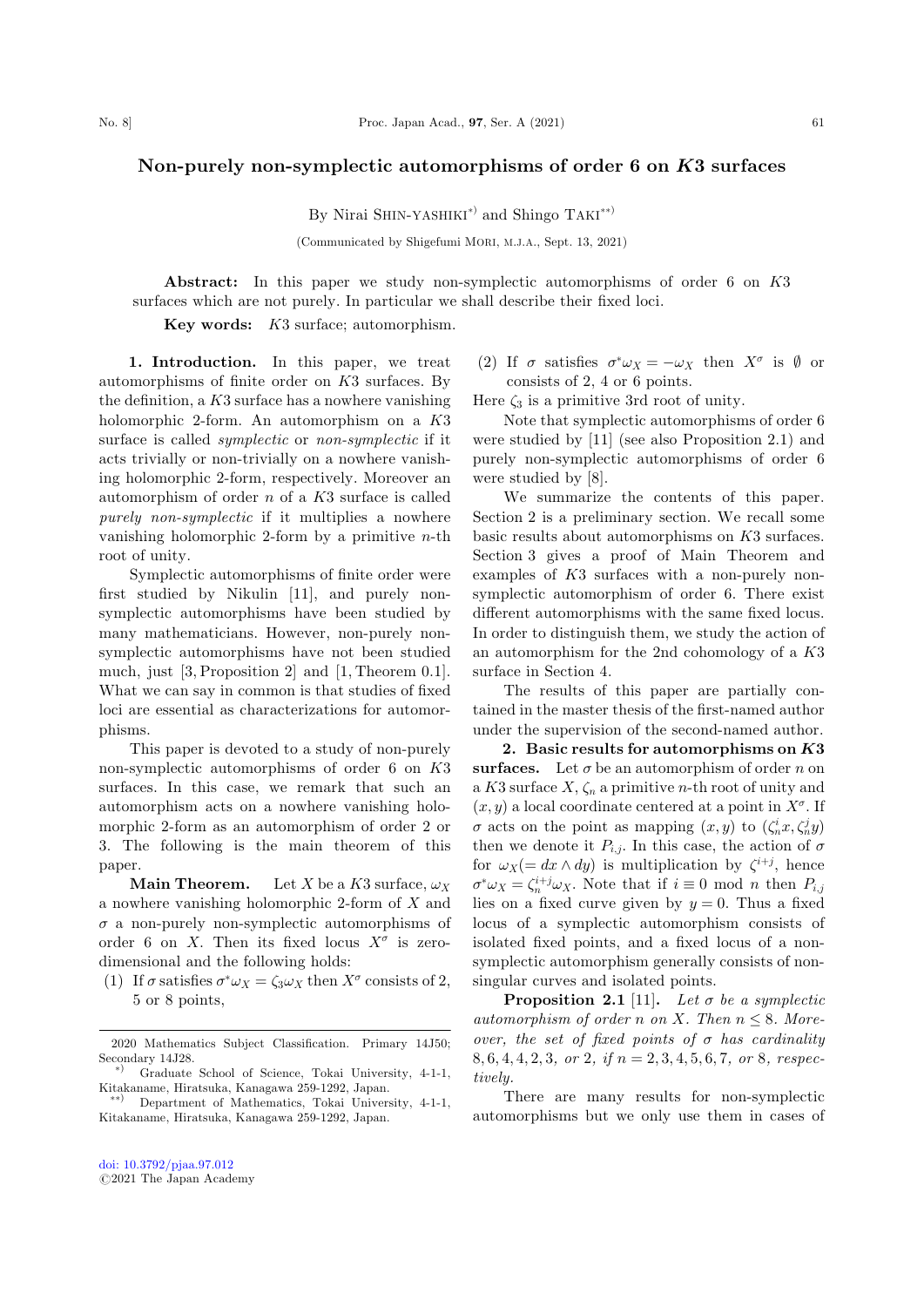order 2 and of order 3 in this paper, so we omit the others. See also  $[4, 7, 10]$ .

Proposition 2.2 [2, 12, 13].

 $(1)$  Let  $\sigma$  be a non-symplectic involution. Then the fixed locus of  $\sigma$  is of the form

$$
X^{\sigma} = \begin{cases} \phi \\ C^{(1)} \amalg C^{(1)} \\ C^{(g)} \amalg \mathbf{P}^1 \amalg \cdots \amalg \mathbf{P}^1. \end{cases}
$$

(2) Let  $\sigma$  be a non-symplectic automorphism of order 3. Then the fixed locus of  $\sigma$  is of the form

$$
X^{\sigma}=C^{(g)}\amalg \mathbf{P}^1\amalg \cdots \amalg \mathbf{P}^1\amalg \{P_1,\ldots,P_n\}.
$$

Here  $C^{(g)}$  is a genus g curve and  $P_i$  are isolated points.

These allow us to judge whether an automorphism is symplectic or non-symplectic via its fixed locus.

**Lemma 2.3.** Let  $\sigma$  be a non-purely nonsymplectic automorphisms of order 6 on a K3 surface. Then its fixed locus has no curves.

*Proof.* If there exists a fixed curve of  $\sigma$  then it is fixed by  $\sigma^2$  and  $\sigma^3$  too. But it is a contradiction for Proposition 2.1.  $\Box$ 

**3. Fixed loci.** Let  $\sigma$  be a non-purely nonsymplectic automorphisms of order 6. Then  $\sigma$ satisfies  $\sigma^* \omega_X = \zeta_3 \omega_X$  or  $\sigma^* \omega_X = -\omega_X$ . We shall study  $\sigma$  in each case.

**3.1.** The case of  $\sigma^* \omega_X = \zeta_3 \omega_X$ . Let  $\sigma$  be an automorphism on  $X$  of order 6 which satisfies  $\sigma^* \omega_X = \zeta_3 \omega_X$ . Hence the fixed locus of  $\sigma^3$  consists of exactly 8 points, and the fixed locus of  $\sigma^2$  may have some non-singular curves and some isolated points.

Proposition 3.1. There exists three types of fixed loci of  $\sigma$ :

$$
X^{\sigma} = \begin{cases} \{P_{3,5}, P_{3,5}\} \\ \{P_{1,1}, P_{3,5}, P_{3,5}, P_{3,5}, P_{3,5}\} \\ \{P_{1,1}, P_{1,1}, P_{3,5}, P_{3,5}, P_{3,5}, P_{3,5}, P_{3,5}, P_{3,5}\} .\end{cases}
$$

*Proof.* We see the action of  $\sigma$  on a fixed point  $P_{i,j}$ . Since  $\sigma$  satisfies  $\sigma^* \omega_X = \zeta_6^{i+j} \omega_X = \zeta_3 \omega_X$ , we have  $i + j \equiv 2 \mod 6$ . Note that a fixed point of type  $P_{2,6}$  lies on a fixed curve of  $\sigma$ . Thus  $X^{\sigma}$  consists of at most 8 isolated points of type  $P_{1,1}, P_{3,5}$  or  $P_{4,4}.$ 

We apply the holomorphic Lefschetz formula  $([5, p. 542] \text{ and } [6, p. 567])$ :  $\frac{2}{\sqrt{2}}$  $k=0$  $(-1)^k \text{tr}(\sigma^* | H^k(X, \mathcal{O}_X)) = \sum$  $_{i,j}$  $m_{i,j}$  $(1-\zeta_6^i)(1-\zeta_6^j)$ 

where  $m_{i,j}$  is the number of isolated fixed points of type  $P_{i,j}$ . Using the Serre duality  $H^2(X, \mathcal{O}_X) \simeq$  $H^0(X,\mathcal{O}_X(K_X))^\vee$ , we can calculate the left-hand side as  $1 + \zeta_3^{-1}$ . This implies

$$
\begin{cases}\n-2m_{1,1} + m_{3,5} + 6m_{4,4} = 2 \\
4m_{1,1} - 2m_{3,5} + 4m_{4,4} = -4,\n\end{cases}
$$

hence we have  $m_{3,5} = 2m_{1,1} + 2$  and  $m_{4,4} = 0$ .  $\Box$ **Example 3.2.** Let  $X$  be a quartic surface

given by the homogeneous equation:  $X_0 X_1^3 +$  $X_2 X_3^3 + X_0^4 + X_2^4 = 0.$ 

(1) We consider an automorphism  $\sigma$  :  $[X_0 : X_1 :$  $X_2: X_3 \rightarrow [X_0: \zeta_3^2 X_1: -X_2: \zeta_6 X_3]$  on X. It is easy to see that  $\sigma^2$  is non-symplectic and  $\sigma^3$  is symplectic. Moreover we have

$$
X^{\sigma^3} = X \cap (\{X_0 = X_1 = 0\} \amalg \{X_2 = X_3 = 0\})
$$
  
= { $X_2 X_3^3 + X_2^4 = 0$ } \amalg { $X_0 X_1^3 + X_0^4 = 0$ }  
= {[0 : 0 :  $\zeta_6^i : 1$ ], [0 : 0 : 0 : 1]}  
\amalg {[ $\zeta_6^i : 1 : 0 : 0$ ], [0 : 1 : 0 : 0]} (i = 1, 3, 5),  
\n $X^{\sigma^2} = X \cap ({X_0 = X_2 = 0} \amalg {X_1 = X_3 = 0})$   
= {[0 :  $X_1 : 0 : X_3$ ]} \amalg { $X_0^4 + X_2^4 = 0$ }  
=  $\mathbf{P}^1 \amalg \{ [1 : 0 : \zeta_8^j : 0] \} (j = 1, 3, 5, 7)$ 

and

$$
X^{\sigma} = \{ [0:1:0:0], [0:0:0:1] \}.
$$

(2) Put  $\sigma : [X_0 : X_1 : X_2 : X_3] \mapsto [X_0 : X_1 : -X_2 :$  $\zeta_6 X_3$ . Then  $\sigma$  is an automorphism on X satisfying  $\sigma^* \omega_X = \zeta_3 \omega_X$ . It is easy to check the following

$$
X^{\sigma^3} = X \cap (\{X_0 = X_1 = 0\} \amalg \{X_2 = X_3 = 0\})
$$
  
=  $\{X_2 X_3^3 + X_2^4 = 0\} \amalg \{X_0 X_1^3 + X_0^4 = 0\}$   
=  $\{[0:0:\zeta_6^i:1], [0:0:0:1]\}$   

$$
\amalg \{[\zeta_6^i:1:0:0], [0:1:0:0]\} \ (i = 1,3,5),
$$
  

$$
X^{\sigma^2} = \{X_0 X_1^3 + X_0^4 + X_2^4 = 0\} \amalg \{[0:0:0:1]\}
$$
  
=  $C^{(3)} \amalg \{[0:0:0:1]\}$ 

and

$$
X^{\sigma} = (X \cap \{X_2 = X_3 = 0\}) \amalg \{ [0:0:0:1] \}
$$
  
= { $X_0 X_1^3 + X_0^4 = 0$ } \amalg \{ [0:0:0:1] \}  
= { [ $\zeta_6^i : 1:0:0$ ], [0:1:0:0], [0:0:0:1] }  
( $i = 1, 3, 5$ ).

**Example 3.3.** Let  $X$  be the weighted hypersurface  $X_0^6 + X_1^6 + X_2^6 = Y^2$  in  $P(1, 1, 1, 3)$  and  $\sigma$  the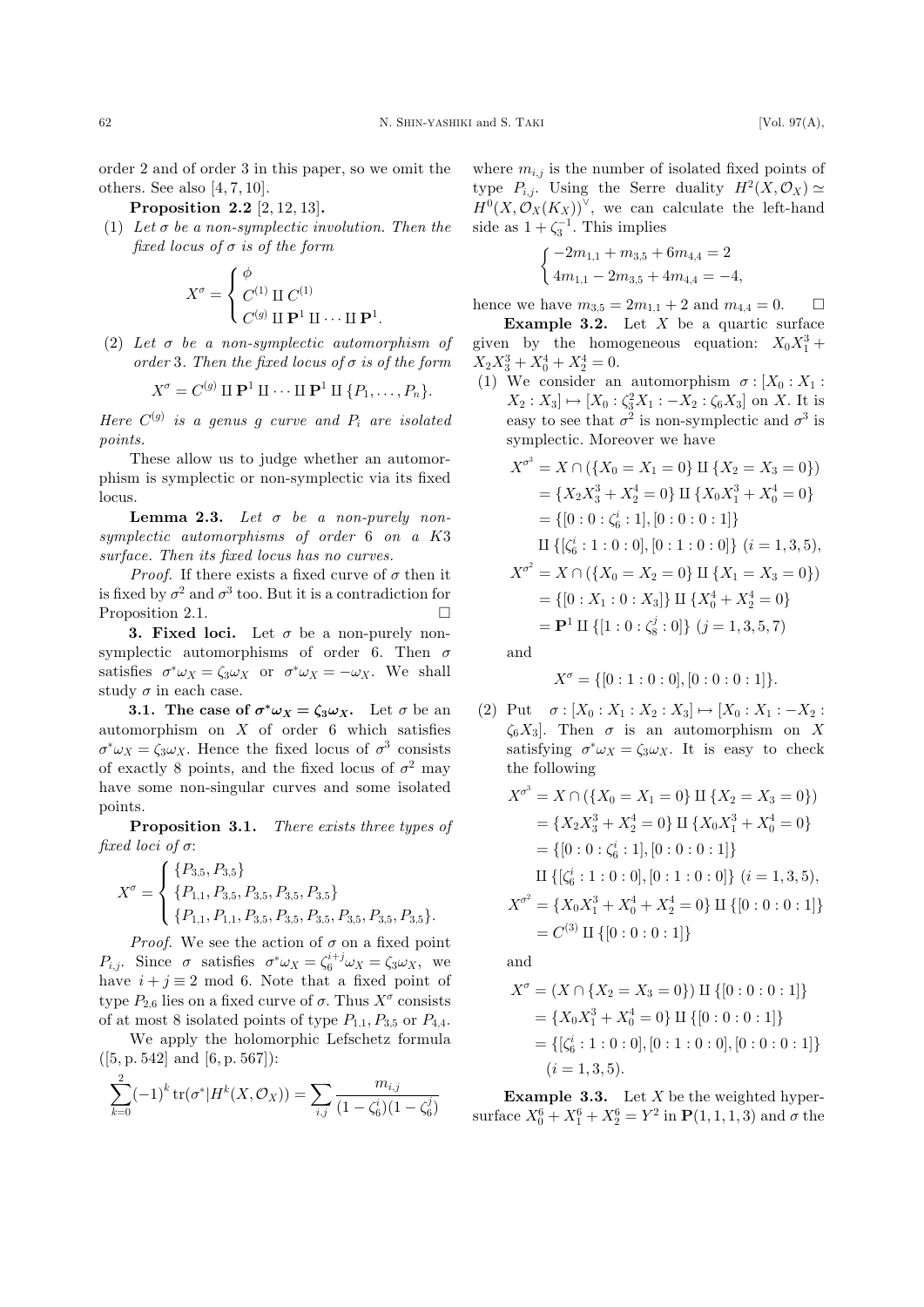automorphism on X given by  $[X_0 : X_1 : X_2 : Y] \mapsto$  $[X_0 : X_1 : \zeta_6 X_2 : -Y].$ Note that  $[0:0:\zeta_6^i:\pm 1] = [0:0:1:\pm 1$ .  $(\zeta_6^{6-i})^3$  = [0 : 0 : 1 :  $(\mp 1)^i$ ]. Thus we have  $X^{\sigma^3} = X \cap (\{X_2 = Y = 0\} \amalg \{X_0 = X_1 = 0\})$  $=\{X_0^6+X_1^6=0\}\amalg \{X_2^6=Y^2\}$  $=\{[1:\zeta_{12}^j:0:0]\}\amalg \{[0:0:1:\pm 1]\}$  $(j = 1, 3, 5, 7, 9, 11)$ ,  $X^{\sigma^2} = X \cap (\{X_2 = 0\} \amalg \{X_0 = X_1 = 0\})$  $=\{X_0^6+X_1^6=Y^2\}$  II  $\{X_2^6=Y^2\}$  $=\{X_0^6+X_1^6=Y^2\}$  II  $\{[0:0:1:\pm 1]\}$  $=C^{(2)} \amalg \{[0:0:1:\pm 1]\}$ 

and

$$
X^{\sigma} = \{ [1 : \zeta_{12}^{j} : 0 : 0] \} \amalg \{ [0 : 0 : 1 : \pm 1] \}
$$
  
(j = 1, 3, 5, 7, 9, 11).

**3.2.** The case of  $\sigma^* \omega_X = -\omega_X$ . Let  $\sigma$  be an automorphism on  $X$  of order 6 which satisfies  $\sigma^* \omega_X = -\omega_X$ . Hence the fixed locus of  $\sigma^3$  is the empty set or consists some non-singular curves, and the fixed locus of  $\sigma^2$  consists of exactly 6 points.

Proposition 3.4. There exists four types of fixed loci of  $\sigma$ :

$$
X^{\sigma} = \begin{cases} \emptyset \\ \{P_{1,2}, P_{4,5}\} \\ \{P_{1,2}, P_{1,2}, P_{4,5}, P_{4,5}\} \\ \{P_{1,2}, P_{1,2}, P_{1,2}, P_{4,5}, P_{4,5}, P_{4,5}\}. \end{cases}
$$

Proof. We apply the same argument as Proposition 3.1. Since a fixed point of type  $P_{3,6}$  lies on a fixed curve of  $\sigma$ ,  $X^{\sigma}$  consists of at most 6 isolated points of type  $P_{1,2}$  or  $P_{4,5}$ .

We apply the holomorphic Lefschetz formula:

$$
\sum_{k=0}^{2} (-1)^{k} \operatorname{tr}(\sigma^{*} | H^{k}(X, \mathcal{O}_{X})) = \sum_{i,j} \frac{m_{i,j}}{(1 - \zeta_{6}^{i})(1 - \zeta_{6}^{j})}.
$$

Then we have  $m_{1,2} = m_{4,5}$ .

**Example 3.5.** Let  $X$  be the weighted hypersurface  $X_0^6 + X_1^6 + X_2^6 = Y^2$  in  $\mathbf{P}(1, 1, 1, 3)$ .

(1) Let  $\sigma$  be the automorphism on X given by  $[X_0 : X_1 : X_2 : Y] \mapsto [X_1 : X_2 : X_0 : -Y].$  Then it is of order 6 and easy to see the following

$$
X^{\sigma^3} = X \cap \{Y = 0\}
$$
  
=  $\{X_0^6 + X_1^6 + X_2^6 = 0\}$   
=  $C^{(10)}$ 

and

$$
X^{\sigma^2} = \{ [1:1:1:\pm\sqrt{3}], [1:\zeta_3:\zeta_3^2:\pm\sqrt{3}], \\ [1:\zeta_3^2:\zeta_3:\pm\sqrt{3}] \}.
$$

Generally,  $X^{\sigma}$  is a subset of  $X^{\sigma^2} \cap X^{\sigma^3} = \emptyset$ . Thus we have  $X^{\sigma} = \emptyset$ .

(2) Let  $\sigma$  be the automorphism on X given by  $[X_0 : X_1 : X_2 : Y] \mapsto [X_0 : \zeta_6 X_1 : \zeta_3 X_2 : Y].$ Then we have the following

$$
X^{\sigma^3} = X \cap \{X_1 = 0\}
$$
  
=  $\{Y^2 = X_0^6 + X_2^6\}$   
=  $C^{(2)}$ ,  

$$
X^{\sigma^2} = \{[1:0:0:\pm 1], [0:1:0:\pm 1],
$$

$$
[0:0:1:\pm 1]\}
$$

and

$$
X^{\sigma} = \{ [1:0:0:\pm 1], [0:0:1:\pm 1] \}.
$$

**Example 3.6.** Let  $X$  be the Fermat quartic surface given by the homogeneous equation:  $X_0^4$  +  $X_1^4 + X_2^4 + X_3^4 = 0$  and  $\sigma$  the automorphism on X satisfying  $\sigma([X_0 : X_1 : X_2 : X_3]) = [X_1 : X_2 : X_0 :$  $-X_3$ . Then it is easy to see the following

$$
X^{\sigma^3} = X \cap (\{X_3 = 0\} \amalg \{ [0:0:0:1] \})
$$
  
=  $\{X_0^4 + X_1^4 + X_2^4 = 0\} \amalg \emptyset$   
=  $C^{(3)}$ ,  

$$
X^{\sigma^2} = X \cap (\{X_0 = X_1 = X_2\} \amalg \{X_3 = 0\})
$$
  
=  $\{3X_0^4 + X_3^4 = 0\}$   

$$
\amalg \{ [1: \zeta_3 : \zeta_3^2 : 0], [1: \zeta_3^2 : \zeta_3 : 0] \}
$$
  
=  $\{6 \text{ points}\}$ 

and

 $\Box$ 

$$
X^{\sigma} = \{ [1 : \zeta_3 : \zeta_3^2 : 0], [1 : \zeta_3^2 : \zeta_3 : 0] \}.
$$

**Example 3.7.** Let  $X'$  be the weighted hypersurface  $S_0^6 + X_1^6 + X_2^2 X_3 + X_2 X_3^2 = 0$  in  $\mathbf{P}(1,1,2,2)$  and  $\bar{\sigma}$  be the automorphism on X' given by  $[X_0 : X_1 : X_2 : X_3] \mapsto [\zeta_6 X_0 : \zeta_3 X_1 : X_2 : X_3]$ . We remark that  $X'$  is a K3 surface with three singularities of type  $A_1$  at  $[0:0:1:0], [0:0:1:-1],$  $[0:0:0:1]$  (See also  $[9, §10$  and §13]), and these are fixed points of  $\bar{\sigma}$ .

Let X be the minimal resolution of  $X'$  and  $\sigma$ the automorphism of X induced by  $\bar{\sigma}$ . Since each singular point which is fixed by  $\bar{\sigma}$  induces 2 fixed points of  $\sigma$ ,  $X^{\sigma}$  consists of exactly 6 points.

Moreover we see fixed locus of  $\sigma^3$ . We remark that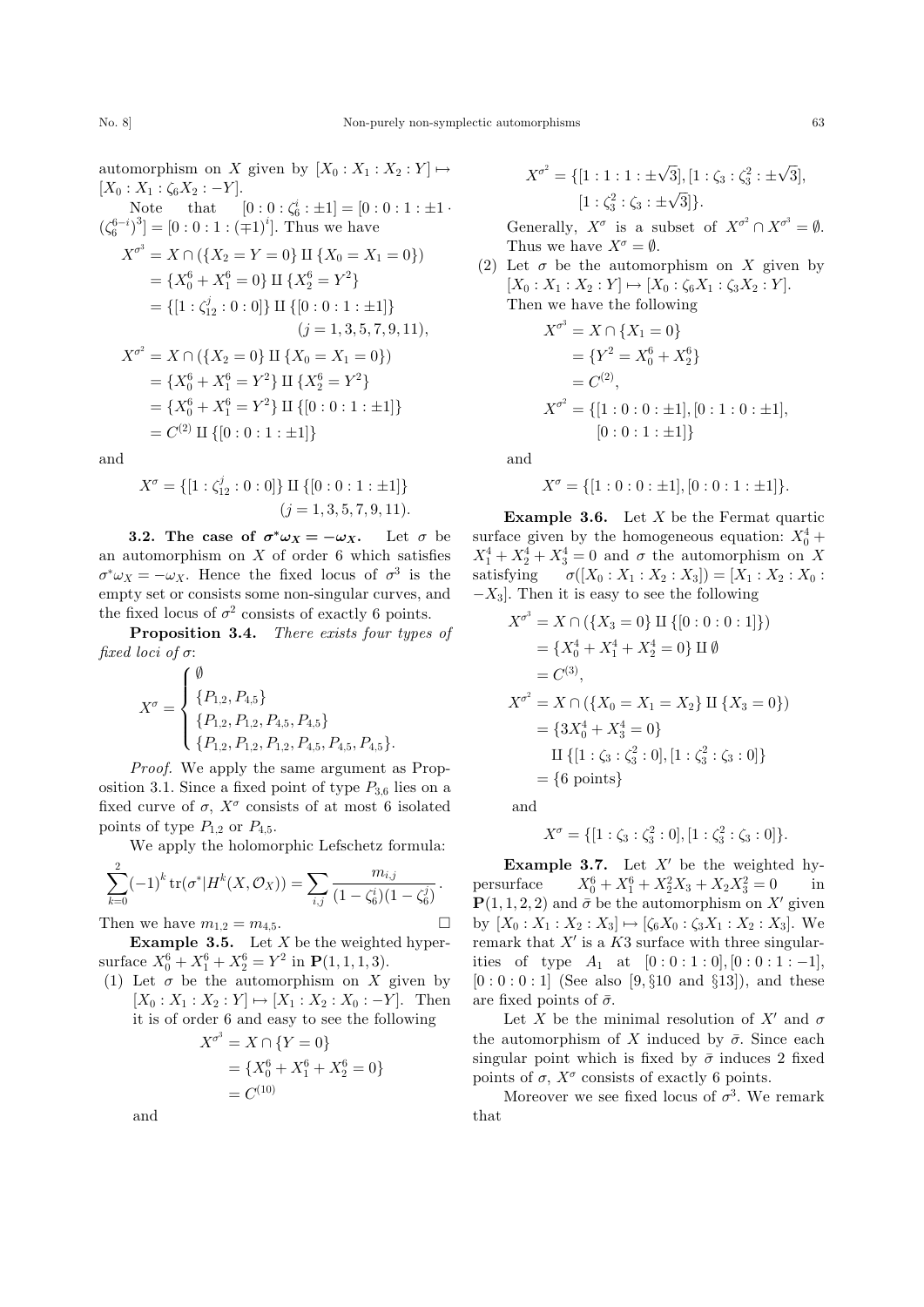[Vol. 97 $(A)$ ,

$$
(X')^{\sigma\sigma} = (X'\cap \{X_0 = 0\}) \cup (X'\cap \{X_1 = 0\})
$$
  
=  $\{X_1^6 + X_2^2X_3 + X_2X_3^2 = 0\}$   
 $\cup \{X_0^6 + X_2^2X_3 + X_2X_3^2 = 0\}$ 

and  $\mathbf{P}(1,2,2) \simeq \mathbf{P}^2$ , hence two cubic curves interat  $[0:0:1:0], [0:0:1:-1], [0:0:0:1].$ sect Thus, after blowing-up, we can see that  $X^{\sigma^3}$  consists of two non-singular curves of genus 1.

Recall that non-symplectic automorphisms of order 3 are determined by only fixed loci  $[2, 13]$ . Example  $3.2$  (1) and the following Example 3.8 give automorphisms of order 6 which fix exactly 2 points. But fixed loci of their squares (automorphisms of order 3) are different. This implies that Proposition 3.1 and Proposition 3.4 do not give the classification of automorphisms.

**Example 3.8.** Let  $X$  be the complete intersection of the following quadric and the cubic in  $\mathbf{P}^4$ :  $X_0^2 + X_1^2 + X_2^2 + X_3^2 = X_0^3 + X_1^3 + X_0X_2^2 + X_1X_3^2 +$  $X_4^3 = 0$  and  $\sigma$  the automorphism on X satisfying  $\sigma([X_0:X_1:X_2:X_3:X_4])=[X_0:X_1:-X_2:-X_3:$  $\zeta_3 X_4$ . It is easy to see the following

$$
X^{\sigma^3} = X \cap (\{X_2 = X_3 = 0\} \amalg \{X_0 = X_1 = X_4 = 0\})
$$
  
=  $\{X_0^2 + X_1^2 = X_0^3 + X_1^3 + X_4^3 = 0\}$   
 $\amalg \{X_2^2 + X_3^2 = 0\}$   
=  $\{8 \text{ points}\},$   

$$
X^{\sigma^2} = X \cap (X_4 = 0)
$$
  
=  $\left\{\sum_{i=0}^3 X_i^2 = X_0^3 + X_1^3 + X_0 X_2^2 + X_1 X_3^2 = 0\right\}$   
=  $C^{(4)}$ 

and

$$
X^{\sigma} = X \cap \left( \left\{ \sum_{i=2}^{4} X_i = 0 \right\} \amalg \{ X_0 = X_1 = X_4 = 0 \} \right)
$$
  
=  $\emptyset$   $\amalg \{ X_2^2 + X_3^2 = 0 \}$   
=  $\{ [0:0:1: \pm \sqrt{-1}:0] \}.$ 

4. Actions for the 2nd cohomology. We denote by  $r_1, r_2, r_3$  and  $r_6$  the rank of the eigenspace of  $\sigma^*$  in  $H^2(X, \mathbf{C})$  relative to the eigenvalues 1, -1,  $\zeta_3$  and  $\zeta_6$  respectively. Put  $S(\sigma^i) := \{x \in H^2(X, \mathbf{Z})\}\$  $\sigma^{i}(x) = x$ . Then relations  $r_1 = \text{rank } S(\sigma)$ ,  $r_1 + r_2 =$ rank  $S(\sigma^2)$ ,  $r_1 + 2r_3 = \text{rank } S(\sigma^3)$  and  $r_1 + r_2 +$  $2r_3 + 2r_6 = 22$  hold by [11, Theorem 3.1]. We remark that  $r_1 > 0$  because there is an invariant ample divisor.

**Lemma 4.1.** Let  $\chi(X^{\sigma})$  be the Euler charac-

teristic of  $X^{\sigma}$ . Then we have  $\chi(X^{\sigma}) = -20 + 2r_1 +$  $r_3 + 3r_6$ .

*Proof.* We apply the topological Lefschetz formula:

$$
\chi(X^{\sigma}) = \sum_{k=0}^{4} (-1)^{k} tr(\sigma^{*}|H^{k}(X, \mathbf{R}))
$$
  
= 1 - 0 + (1 \cdot r\_{1} + (-1) \cdot r\_{2} + (\zeta\_{3} + \zeta\_{3}^{2})r\_{3}  
+ (\zeta\_{6} + \zeta\_{6}^{5})r\_{6}) - 0 + 1  
= 2 + (r\_{1} - r\_{2} - r\_{3} + r\_{6})  
= -20 + 2r\_{1} + r\_{3} + 3r\_{6}.

4.1. The case of  $\sigma^* \omega_X = \zeta_3 \omega_X$ . In this case,  $\sigma^2$  is a non-symplectic automorphism of order 3 and  $\sigma^3$  is a symplectic involution. Since rank  $S(\sigma^3)(=r_1+2r_3)=14$  by [11, §10], pairs  $(r_1, r_3)$  are  $(2, 6)$ ,  $(4, 5)$ ,  $(6, 4)$ ,  $(8, 3)$ ,  $(10, 2)$ ,  $(12, 1)$ or  $(14,0)$ .

**Lemma 4.2.** The case  $(r_1, r_3) = (14, 0)$  does not occur.

*Proof.* If  $(r_1, r_3) = (14, 0)$  then  $\chi(X^{\sigma}) = 8 + 3r_6$ by Lemma 4.1. Since the order of  $\sigma$  is 6,  $r_6 \neq 0$ . It contradicts Proposition 3.1.

**Proposition 4.3.** The following hold:

- (1) If  $X^{\sigma}$  consists of 2 points then  $(r_1, r_2, r_3, r_6)$  =  $(2,0,6,4), (4,2,5,3), (6,4,4,2), (8,6,3,1)$  or  $(10, 8, 2, 0).$
- (2) If  $X^{\sigma}$  consists of 5 points then  $(r_1, r_2, r_3, r_6)$  =  $(4,0,5,4), (6,2,4,3), (8,4,3,2), (10,6,2,1)$  or  $(12, 8, 1, 0).$
- (3) If  $X^{\sigma}$  consists of 8 points then  $(r_1, r_2, r_3, r_6)$  =  $(6,0,4,4), (8,2,3,3), (10,4,2,2)$  or  $(12,6,1,1).$ *Proof.* Since  $r_2 + 2r_6 = 8$  and  $\chi(X^{\sigma}) = -13 +$

 $3r_1/2 + 3r_6$  by  $r_1 + 2r_3 = 14$  and Lemma 4.1, it is easy to see all possibilities of pairs  $(r_1, r_2, r_3, r_6)$  in each case. But if  $(\chi(X^{\sigma}), r_1, r_3) = (2, 12, 1)$  then we have  $r_6 < 0$ , and if  $(\chi(X^{\sigma}), r_1, r_3) = (5, 2, 6)$  or  $(8,2,6)$  then we have  $r_2 < 0$ . These are contradictions.  $\Box$ 

The number of isolated fixed points of  $\sigma^2$  is  $(r_1 + r_2 - 2)/2$  by [2, Theorem 2.2] and [13, Theorem 1.1. Thus Example 3.2  $(1)$  is of type  $(r_1, r_2, r_3, r_6) = (6, 4, 4, 2)$  and Example 3.8 is of type  $(r_1, r_2, r_3, r_6) = (2, 0, 6, 4).$ 

By the same argument, it is easy to see that Example 3.2 (2) is of type  $(r_1, r_2, r_3, r_6) = (4, 0, 5, 4)$ and Example 3.3 is of type  $(r_1, r_2, r_3, r_6)$  =  $(6, 0, 4, 4).$ 

4.2. The case of  $\sigma^* \omega_X = -\omega_X$ . In this case,

 $\Box$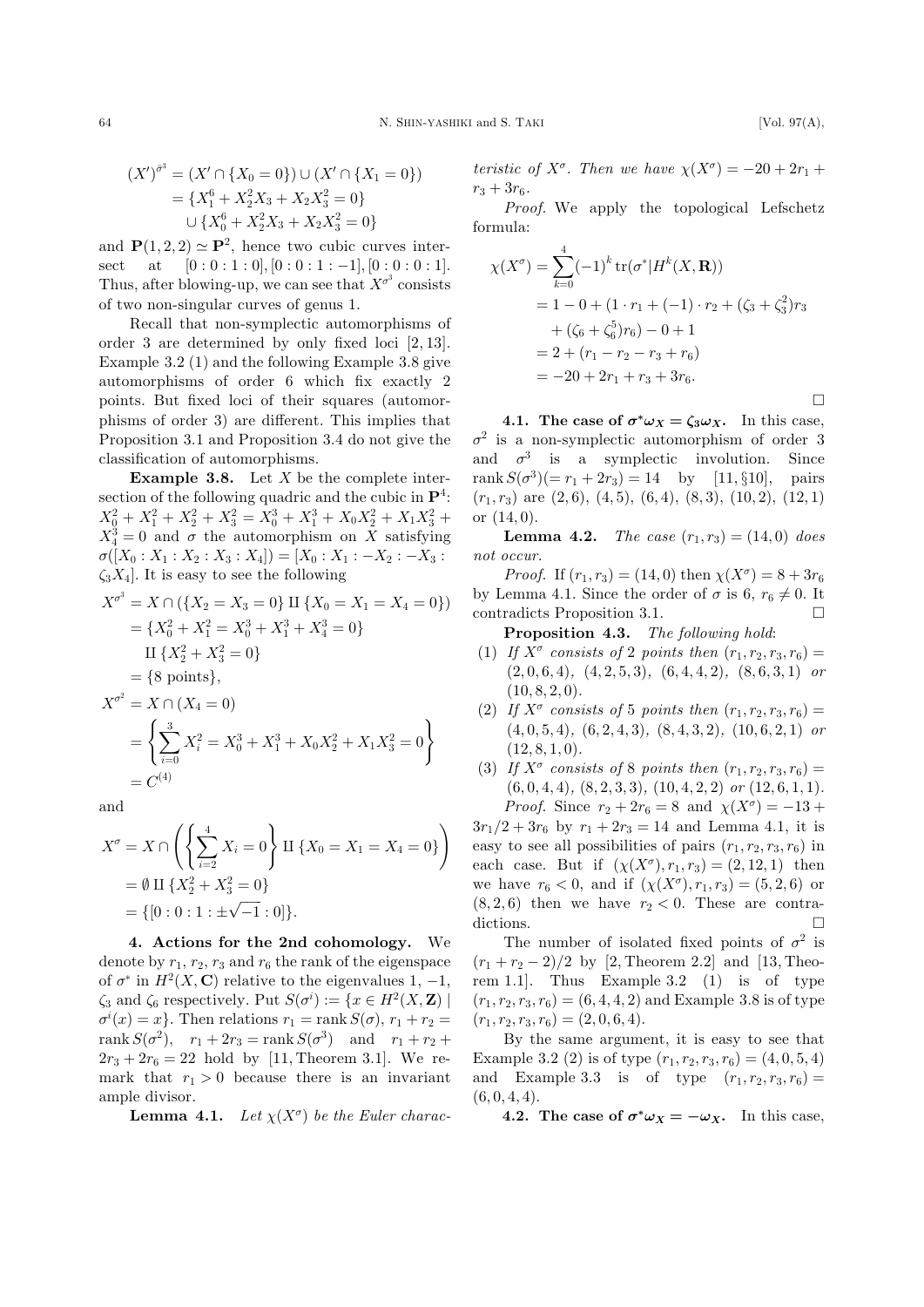$\sigma^2$  is a symplectic automorphism of order 3 and  $\sigma^3$ is a non-symplectic involution. Note that rank  $S(\sigma^2)(=r_1+r_2)=10$  by [11, §10], hence  $r_3$  +  $r_6 = 6$  and  $\chi(X^{\sigma}) = -14 + 2r_1 + 2r_6$ . By using these equations, we have the following

Proposition 4.4. The following hold:

- (1) If  $X^{\sigma}$  is empty then  $(r_1, r_2, r_3, r_6) = (1, 9, 0, 6),$  $(2, 8, 1, 5), (3, 7, 2, 4), (4, 6, 3, 3), (5, 5, 4, 2),$  $(6, 4, 5, 1)$  or  $(7, 3, 6, 0)$ .
- (2) If  $X^{\sigma}$  consists of 2 points then  $(r_1, r_2, r_3, r_6) =$  $(2, 8, 0, 6), (3, 7, 1, 5), (4, 6, 2, 4), (5, 5, 3, 3),$  $(6, 4, 4, 2), (7, 3, 5, 1)$  or  $(8, 2, 6, 0)$ .
- (3) If  $X^{\sigma}$  consists of 4 points then  $(r_1, r_2, r_3, r_6) =$  $(3, 7, 0, 6), (4, 6, 1, 5), (5, 5, 2, 4), (6, 4, 3, 3),$  $(7, 3, 4, 2), (8, 2, 5, 1)$  or  $(9, 1, 6, 0)$ .
- (4) If  $X^{\sigma}$  consists of 6 points then  $(r_1, r_2, r_3, r_6) =$  $(4, 6, 0, 6), (5, 5, 1, 5), (6, 4, 2, 4), (7, 3, 3, 3),$  $(8, 2, 4, 2)$  or  $(9, 1, 5, 1)$ .

*Proof.* If  $X^{\sigma} = \emptyset$  then we have  $1 \leq r_1 \leq 7$ , hence  $(r_1, r_2, r_3, r_6) = (1, 9, 0, 6),$   $(2, 8, 1, 5),$  $(3, 7, 2, 4), (4, 6, 3, 3), (5, 5, 4, 2), (6, 4, 5, 1)$  or  $(7, 3, 6, 0).$ 

If  $\chi(X^{\sigma}) = 2$  then we have  $2 \leq r_1 \leq 8$ , hence  $(r_1, r_2, r_3, r_6) = (2, 8, 0, 6), \quad (3, 7, 1, 5), \quad (4, 6, 2, 4),$  $(5, 5, 3, 3), (6, 4, 4, 2), (7, 3, 5, 1)$  or  $(8, 2, 6, 0)$ .

If  $\chi(X^{\sigma}) = 4$  then we have  $3 \leq r_1 \leq 9$ , hence  $(r_1, r_2, r_3, r_6) = (3, 7, 0, 6), \quad (4, 6, 1, 5), \quad (5, 5, 2, 4),$  $(6, 4, 3, 3), (7, 3, 4, 2), (8, 2, 5, 1)$  or  $(9, 1, 6, 0)$ .

If  $\chi(X^{\sigma}) = 6$  then we have  $4 \leq r_1 \leq 10$ , hence  $(r_1, r_2, r_3, r_6) = (4, 6, 0, 6), (5, 5, 1, 5), (6, 4, 2, 4),$  $(7, 3, 3, 3), (8, 2, 4, 2), (9, 1, 5, 1)$  or  $(10, 0, 6, 0)$ . Since the order of  $\sigma$  is 6, the case  $(r_1, r_2, r_3, r_6) =$  $(10, 0, 6, 0)$  does not occur.

We remark that  $r_1 + 2r_3$  is the rank of  $S(\sigma^3)$ . If  $X^{\sigma^3}$  consists of exactly one non-singular curve of genus 10 then we have  $r_1 + 2r_3 = 1$  by the classification of non-symplectic involutions [12]. Thus Example 3.5 (1) is of type  $(r_1, r_2, r_3, r_6) = (1, 9, 0, 6).$ By the same argument, we can check that Example 3.5 (2) is of type  $(r_1, r_2, r_3, r_6) = (5, 5, 2, 4)$ , Example 3.6 is of type  $(r_1, r_2, r_3, r_6) = (4, 6, 2, 4)$ and Example 3.7 is of type  $(r_1, r_2, r_3, r_6)$  =  $(6, 4, 2, 4).$ 

Remark 4.5. It is expected that there exists an example for each remaining  $(r_1, r_2, r_3, r_6)$ .

**Example 4.6.** Let  $X$  be the complete intersection of the quadric and the cubic in  $\mathbf{P}^4$ :  $X_0^2 + X_1^2 + X_2^2 + X_3^2 + X_4^2 = X_0^3 + X_1^3 + X_2^3 + X_3^3 +$  $X_3 X_4^2 = 0$  and  $\sigma$  the automorphism on X satisfying  $\sigma([X_0 : X_1 : X_2 : X_3 : X_4]) = [X_1 : X_2 : X_0 : X_3 :$ 

$$
-X_4
$$
. It is easy to see the following

$$
X^{\sigma^3} = X \cap \{X_4 = 0\}
$$
  
=  $\{X_0^2 + X_1^2 + X_2^2 + X_3^2$   
=  $X_0^3 + X_1^3 + X_2^3 + X_3^3 = 0\}$   
=  $C^{(1)}$ ,  

$$
X^{\sigma^2} = X \cap \{X_0 = X_1 = X_2\}
$$
  
=  $\{3Y^2 + X_3^2 + X_4^2 = 3Y^3 + X_3^3 + X_3X_4^2 = 0\}$   
=  $\{6 \text{ points}\}$  (by the Bezout theorem)

and

 $X^{\sigma} = \emptyset.$ 

Since  $X^{\sigma^3}$  consists of exactly one non-singular curve of genus 1, we have  $r_1 + 2r_3 = 1$ . This is of type  $(r_1, r_2, r_3, r_6) = (4, 6, 3, 3).$ 

Acknowledgement. This work partially supported by Grant-in-Aid for Scientific Research (C) 19K03454 from JSPS.

## References

- [ 1 ] M. Artebani, P. Comparin and M. E. Valdés, Order 9 automorphisms of K3 surfaces, Comm. Algebra 48 (2020), no. 9, 3661–3672.
- [ 2 ] M. Artebani and A. Sarti, Non-symplectic automorphisms of order 3 on K3 surfaces, Math. Ann. 342 (2008), no. 4, 903–921.
- [ 3 ] M. Artebani and A. Sarti, Symmetries of order four on K3 surfaces, J. Math. Soc. Japan 67 (2015), no. 2, 503–533.
- [ 4 ] M. Artebani, A. Sarti and S. Taki, K3 surfaces with non-symplectic automorphisms of prime order, Math. Z. 268 (2011), nos. 1-2, 507–533.
- [ 5 ] M. F. Atiyah and G. B. Segal, The index of elliptic operators. II, Ann. of Math. 87 (1968), 531–545.
- [ 6 ] M. F. Atiyah and I. M. Singer, The index of elliptic operators. III, Ann. of Math. 87 (1968), 546–604.
- [ 7 ] S. Brandhorst, The classification of purely nonsymplectic automorphisms of high order on K3 surfaces, J. Algebra 533 (2019), 229–265.
- [ 8 ] J. Dillies, On some order 6 non-symplectic automorphisms of elliptic K3 surfaces, Albanian J. Math. 6 (2012), no. 2, 103–114.
- [ 9 ] A. R. Iano-Fletcher, Working with weighted complete intersections, in Explicit birational geometry of 3-folds, London Math. Soc. Lecture Note Ser., 281, Cambridge Univ. Press, Cambridge, 2000, pp. 101–173.
- [ 10 ] S. Kondo, Automorphisms of algebraic K3 surfaces which act trivially on Picard groups, J. Math. Soc. Japan 44 (1992), no. 1, 75–98.
- [11] V. V. Nikulin, Finite groups of automorphisms of Kählerian K3 surfaces, Trudy Moskov. Mat. Obshch. 38 (1979), 75–137.
- [ 12 ] V. V. Nikulin, Factor groups of groups of auto-